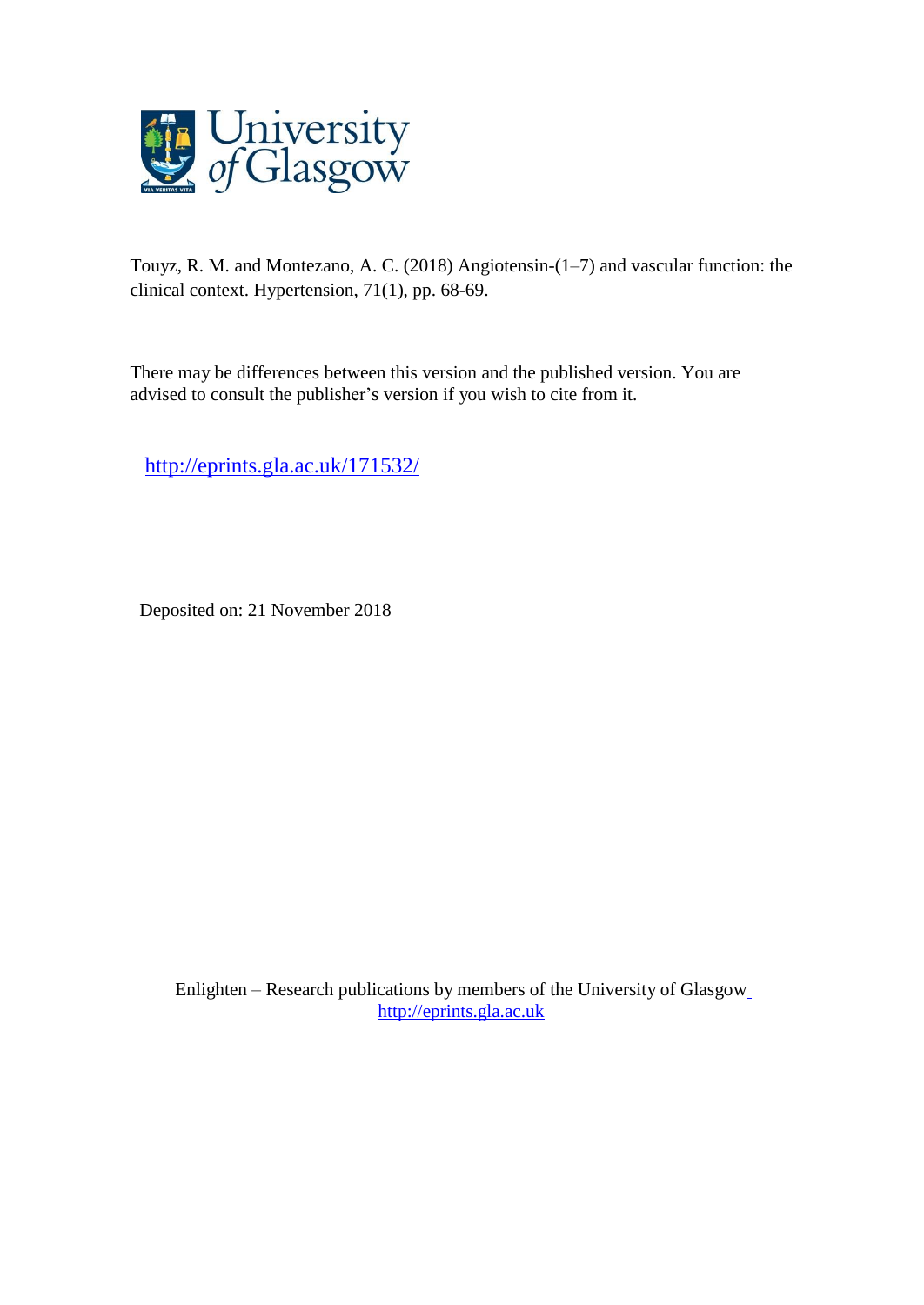### **Ang-(1-7) and vascular function - the clinical context**

Rhian M Touyz MD, PhD, Augusto C Montezano PhD

Institute of Cardiovascular and Medical Sciences, University of Glasgow, UK

**Short title:** Ang-(1-7) and human vessels

**Keywords:** renin angiotensin system, MasR, human, vascular function, Ang-(1-7) analogues

**Total word count:** 1657

# **Corresponding author:**

Rhian M Touyz, MD, PhD

Institute of Cardiovascular and Medical Sciences

BHF Glasgow Cardiovascular Research Centre

126 University Place,

Glasgow

University of Glasgow

Tel: 44 (0)330-7774/7775

Email: rhian.touyz@glasgow.ac.uk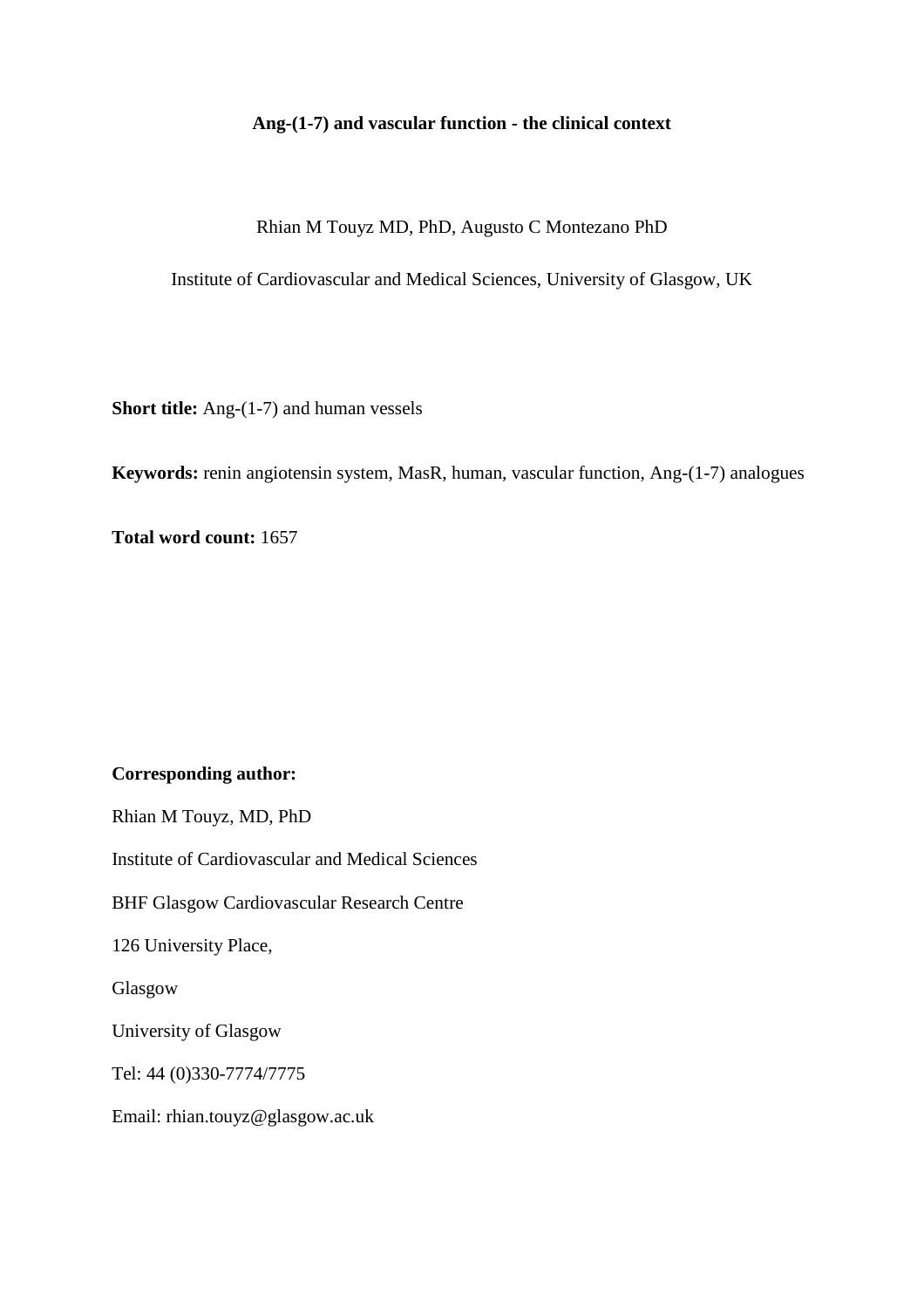It is now well established that the renin angiotensin system (RAS) comprises two axes, 1) the classical axis comprising angiotensin converting enzyme (ACE)-angiotensin II (Ang II)-Ang II type 1 receptor  $(AT_1R)$  and 2) the recently characterised ACE2-angiotensin- $(1-7)$ -Mitochondrial Assembly Receptor (MasR) axis (1,2) (figure). Physiologically, both systems likely play a coordinated role in regulating cardiovascular function. Hyperactivation of the ACE-Ang II-AT<sub>1</sub>R axis generally causes deleterious effects, such as vasoconstriction, endothelial dysfunction, inflammation, fibrosis, thrombosis, angiogenesis and is prohypertensive, whereas activation of the ACE2-Ang-(1-7)-MasR axis of the RAS opposes effects of the classical system and accordingly has been described as the protective arm of the RAS (2). Recent evidence indicates that Ang-(1-7) also mediates part of its cardioprotective effects by acting as an endogenous β-arrestin-biased agonist at the AT<sub>1</sub>R (3). In addition to MasR, it has been suggested that Ang-(1-7) binds Mas-related G proteins, such as MyrD (Masrelated G protein-coupled receptor D) (4). However whether this is functionally significant remains to be confirmed, especially in humans.

Ang-(1-7) induces vasodilatory, anti-inflammatory, anti-fibrotic, anti-angiogenic and anti-hypertensive effects by binding to its G-protein coupled MasR. Ang-(1-7) also improves glucose and lipid homeostasis (2). These actions of Ang-(1-7) make this heptapeptide an attractive target for cardioprotective therapies and beneficial effects of Ang-(1-7) have been demonstrated in numerous animal models of human disease, including hypertension, heart failure, stroke, obesity, diabetes, atherosclerosis, renal disease and aortic aneurysm (2). In experimental models of diabetes, Ang-(1-7) ameliorates cardiac and renal dysfunction (2,5). Moreover, Ang-(1-7) has been considered a novel anti-cancer treatment through its antiangiogenic functions (6).

Almost all studies showing cardiovascular protective effects of Ang-(1-7) have been conducted in animal models, with very few clinical studies demonstrating therapeutic potential.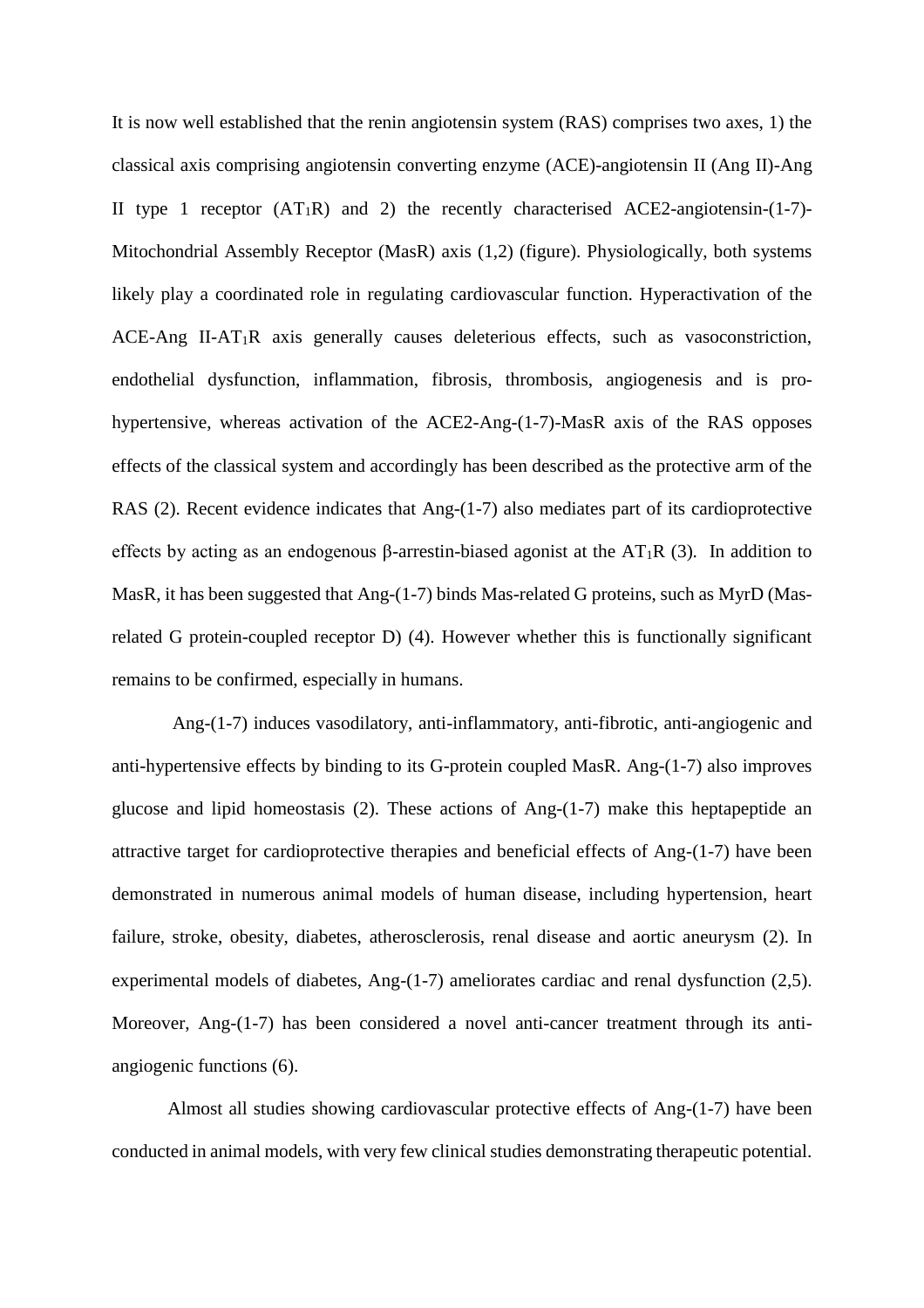In particular, while Ang-(1-7) has been shown to have potent vasodilatory effects in many vascular beds in rodents, there is a paucity of information in humans and the few data that are available are conflicting. Some studies demonstrated that intra-arterial infusion of Ang-(1-7) increases forearm blood flow in healthy subjects with blunted responses in hypertensive patients (7), while others failed to demonstrate any vasodilatory effect of intra-brachial Ang- (1-7) infusion in humans (8). In human atrial and adipose microvessels, Ang-(1-7) induces vasodilation via nitric oxide (NO)- and telomerase-dependent processes through MasR, effects that are absent in patients with coronary artery disease (9). The relatively small number of clinical studies has not shown convincing evidence for a vasoprotective effect of Ang-(1-7) and may relate, at least in part, to sub-optimal dosing, instability of the peptide, and heterogeneous patient groups.

In the current issue of the journal, Schinzari et al (10) further explored the vasodilatory role of Ang-(1-7) in the context of obesity-associated vascular dysfunction. They demonstrated that in obese patients intra-arterial infusion of Ang-(1-7) increased forearm blood flow, amplified acetylcholine-induced vasodilation in the presence of insulin, and attenuated endothelin-1-induced vasoconstriction. However, unlike previous human and experimental studies, these responses were not blocked by the MasR antagonist, A779, indicating Masindependent vasodilatory signalling by Ang-(1-7). In this context, it may be speculated that Ang-(1-7) mediates effects through alternative receptors, such as the  $AT_2R$ , since Ang-(1-7) has been shown, at least experimentally, to signal through  $AT_2R$  (figure). Perhaps future clinical studies might address this by exploring Ang-(1-7) vascular effects in the presence of an ACE2 inhibitor. It should also be recognised, that although A779 did not block Ang-(1-7) vascular effects in obesity, the authors did not actually demonstrate MasR blockade, and hence it remains uncertain whether A779, at the dose used and in the experimental conditions, truly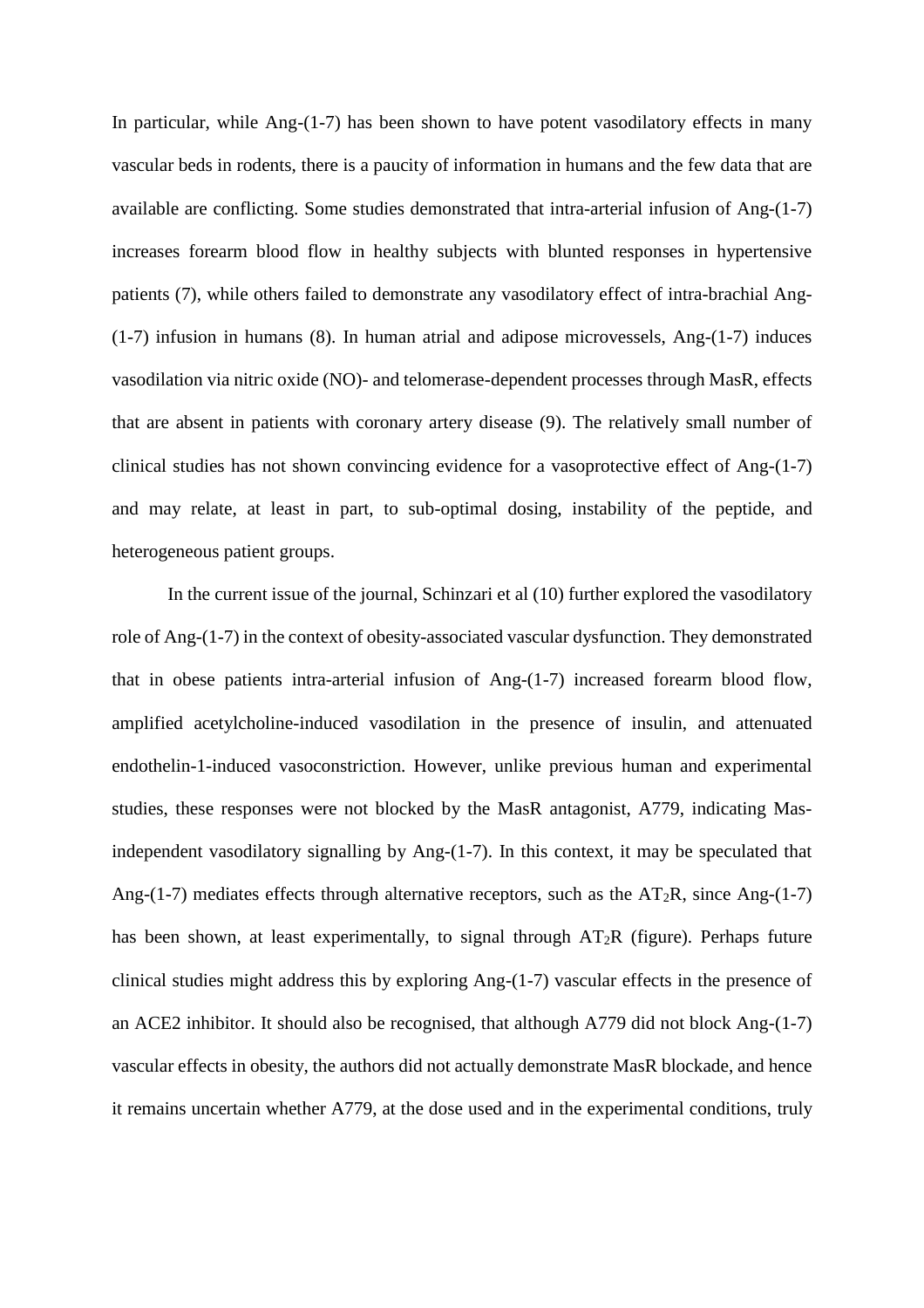inhibited MasR activation. Accordingly, some caution should be exercised when attributing vascular Ang-(1-7) effects to MasR-independent processes in obesity.

While the study of Schinzari (10) and others (7,9) strongly suggest a vasoprotective effects of Ang-1-7 in humans with it being a promising candidate in the treatment of cardiovascular disease, the question that arises is why have there not been more clinical trials to test the therapeutic potential of Ang-1-7 in human disease and particularly in cardiovascular pathologies? In fact there are only a few registered clinical trials on ClinicalTrials.org for Ang- (1-7) and none of these have yet started for cardiovascular disease. Reasons for the slow progress in translating Ang-(1-7) as a therapy from the pre-clinical setting to the clinic may relate to challenges in developing a stable peptide and to limitations regarding unfavourable pharmacokinetic properties. Ang-(1-7) is a peptide with a short half-life and low bioavailability due to the rapid enzymatic metabolism by peptidases including ACE and dipeptidyl peptidase 3 (DPP 3) (1,9). Also, the peptide is rapidly degraded in the gastrointestinal tract when administered orally. It has been suggested that improved drug exposure could be attained by coadministration of Ang-(1-7) together with an ACE inhibitor, which prevents Ang-(1-7) degradation. Ang-(1-7) analogues and different preparations that have been developed for clinical use include NorLeu<sup>3</sup>-Ang-(1-7), (DSC127, as a topical preparation) HP $\beta$ CD/Ang 1-7, AVE-0991, cyclic Ang-(1-7), CGEN-856 and TXA127 (11). Another potential approach to increase endogenous Ang-(1-7) levels, is by increasing ACE2, which converts Ang II to Ang- (1-7). Small clinical studies using recombinant ACE2 in acute respiratory distress syndrome have already shown potential benefit (12).

Of the Ang-(1-7) analogues, DSC127 is currently in a phase III clinical trial testing the safety and efficacy of topical application in accelerating the healing of diabetic foot ulcers (13). Another Ang-(1-7) analogue, TXA127, is being used in patients with Duchenne muscular dystrophy or congenital muscular dystrophy (11). There has also been some interest in using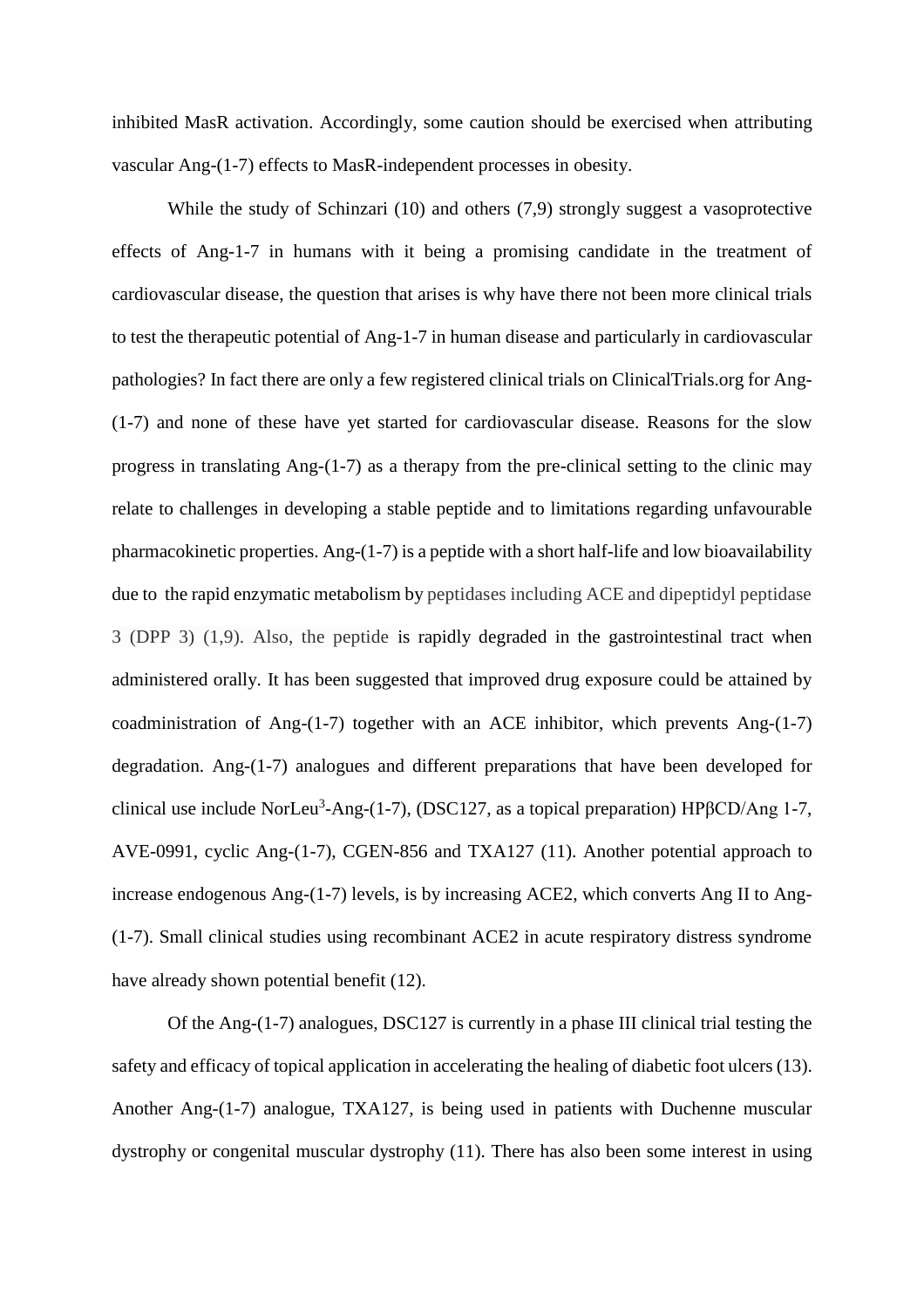Ang-(1-7) as an anti-angiogenic agent in cancer and pharmacokinetic studies have been completed to test safety (7). Patients with metastatic sarcoma were treated with Ang-(1-7) administered by subcutaneous injection, and while the cancer biomarker endpoints were not achieved, some patients had prolonged disease stabilization. Although there are no current trials to assess Ang1-7 effects on blood pressure, a study has been registered on ClinicalTrials.org to investigate the acute effects of the peptide on blood pressure and heart rate in healthy and hypertensive patients. Findings from this clinical study should provide important direction regarding Ang-(1-7) as a potential cardiovascular protective therapeutic agent in clinical medicine.

The study under discussion in this issue of the journal (10) not only supports the concept of activating the protective arm of the RAS by Ang-(1-7) treatment, but it also highlights the fact that obese patients with vascular dysfunction may benefit from such a therapeutic approach. Whether this is true will only be elucidated in future large clinical trials. With the ongoing development of new Ang-(1-7) analogues and human studies such as that described by Schinzari et al (10), the time is now ripe to advance the field in the alternative RAS pathway (ACE2-Ang-(1-7)-MasR) to the clinical arena so that the strong pre-clinical data on the cardiovascular benefits of Ang-(1-7) can be translated to the patient.

## **Sources of Funding**

RMT is supported through a British Heart Foundation (BHF) Chair and a BHF Award of Research Excellence (CH/12/4/29762, RE/13/5/30177). ACM is supported through a University of Glasgow Walton Fellowship.

### **Disclosures:** None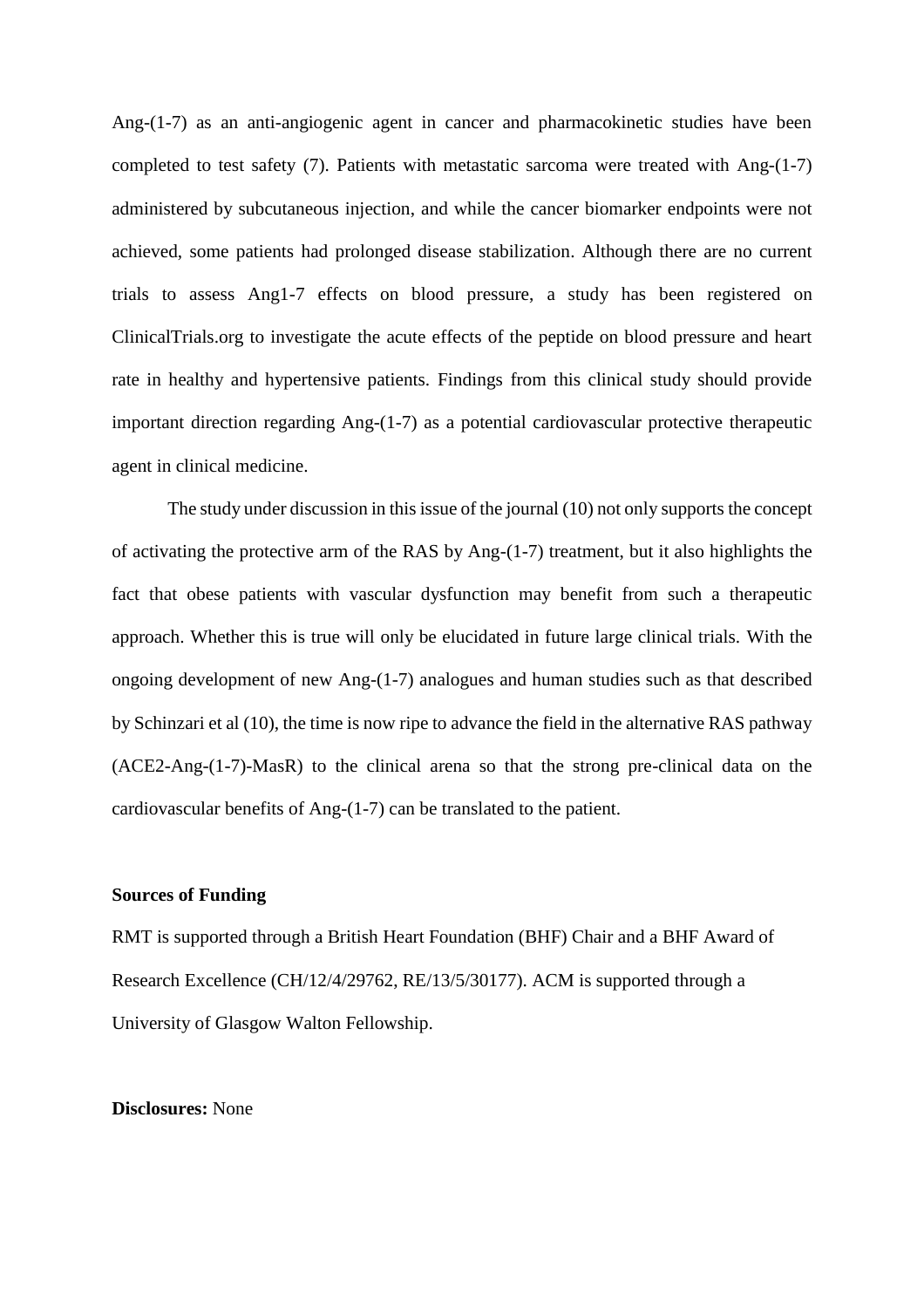#### References

- 1. Kawai T, Forrester SJ, O'Brien S, Baggett A, Rizzo V, Eguchi S. [AT1 receptor signaling](https://www.ncbi.nlm.nih.gov/pubmed/28527699)  [pathways in the cardiovascular](https://www.ncbi.nlm.nih.gov/pubmed/28527699) system. Pharmacol Res. 2017;125(Pt A):4-13.
- 2. Ferreira AJ, Bader M, Santos RA. Therapeutic targeting of the angiotensin-converting enzyme 2/Angiotensin-(1-7)/Mas cascade in the renin-angiotensin system: a patent review. Expert Opin Ther Pat. 2012;22(5):567-574.
- 3. Teixeira LB, Parreiras-E-Silva LT, Bruder-Nascimento T, Duarte DA, Simões SC, Costa RM, Rodríguez DY, Ferreira PAB, Silva CAA, Abrao EP, Oliveira EB, Bouvier M, Tostes RC, Costa-Neto CM. Ang-(1-7) is an endogenous β-arrestin-biased agonist of the AT1 receptor with protective action in cardiac hypertrophy. Sci Rep. 2017;7(1):11903-11906.
- 4. Etelvino GM, Peluso AA, Santos RA. New components of the renin-angiotensin system: alamandine and the MAS-related G protein-coupled receptor D. Curr Hypertens Rep. 2014;16(6):433-438.
- 5. Mori J, Patel VB, Ramprasath T, Alrob OA, DesAulniers J, Scholey JW, Lopaschuk GD, Oudit GY. Angiotensin 1-7 mediates renoprotection against diabetic nephropathy by reducing oxidative stress, inflammation, and lipotoxicity. Am J Physiol Renal Physiol. 2014;306(8):F812-821.
- 6. Gallagher PE, Arter AL, Deng G, Tallant EA. Angiotensin-(1-7): a peptide hormone with anti-cancer activity. Curr Med Chem. 2014;21:2417–2423.
- 7. Sasaki S, Higashi Y, Nakagawa K, Matsuura H, Kajiyama G, Oshima T. Effects of angiotensin-(1–7) on forearm circulation in normotensive subjects and patients with essential hypertension. Hypertension. 2001; 38:90–94.
- 8. Wilsdorf T, Gainer JV, Murphey LJ, Vaughan DE, Brown NJ. Angiotensin-(1-7) does not affect vasodilator or TPA responses to bradykinin in human forearm. Hypertension. 2001;37:1136-1140.